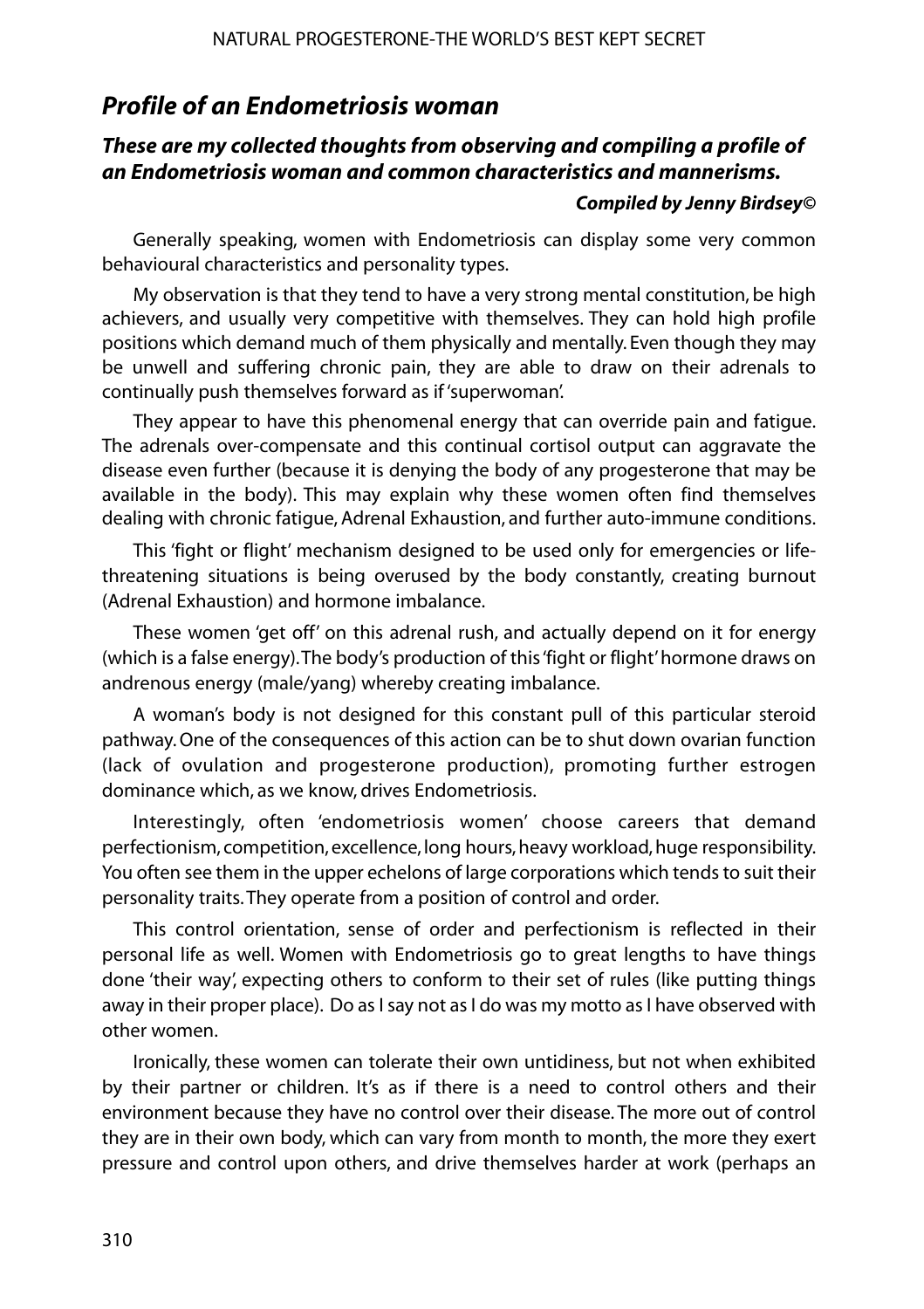unrecognised antidote to their pain) and others in the process holding high and unrealistic expectations of other peoples performances.

If these women stopped and listened to their body, they would collapse because ultimately these women do collapse because the adrenals become exhausted. They don't know how to get off the merry-go-round.

Metaphysically Endometriosis is often referred to as "the running away disease", perhaps running away from themselves and their femininity, although they can present as immaculately feminine in makeup and dress. They are also noted to run away from taking on responsibility (nurturing) of themselves. They do this by keeping busy and living a high pressured lifestyle and will often be over responsible for their families, friends and job.

Often this femininity presents as a liability, a vulnerability, and it challenges them to new belief systems. It's easy for these women to be 'out there' and responsible for others (carers, nurturers, approval seekers, workaholics) so that they can avoid (unknowingly) being responsible for themselves. Or to face up to the need to be self-nurturing and embrace their 'Ying' energy. This feminine energy would bring balance back into their life and go a long way towards helping them resolve their diseases.The dilemma is how to go there without compromising their performance level and sacrificing the driving force behind their male driven energy. (This is mentioned only as food for thought and comes from my own personal experiences and observations of common characteristics displayed. Obviously, not all 'endo' women fall into line with, or concur with this description.)

This facade of strength and responsibility and match of masculine physical and mental strength often comes about because a woman with Endometriosis believes herself to be weakened by her disease. In reality she has turned herself into 'superwoman'. She is able to do the things she does because she has a high pain threshold and quite courageous, yet she sees herself as very weak. She is also often an Android Body Type and can work and lift equivalents in strength of a man. She very often threatens men because of her strong mental and physical constitution. They can also display characteristics of hyperactivity and can be quite thin due to the fact that their body is running on so much adrenaline and cortisone with her high pain causing the body to produce survival hormones which she rechannels to perform her super tasks and gives this woman the ability to exceed normal pain thresholds.

Her frustration and anger is perhaps her driving force. Sadly, though, this negativity impacts the energy field perceived and messages that she gives off to others. And this can affect her relationship with people, making her more resentful of her condition.

In all this, there's this hurt and pain that she's being misunderstood and unsupported. Maybe this is what drives her to seek out approval, acceptance, recognition, self-worth perhaps via her performance, achievements and overall perfectionism and super capability/coping power. This profile is almost the opposite to that of Fibromyalgia and Chronic Fatigue.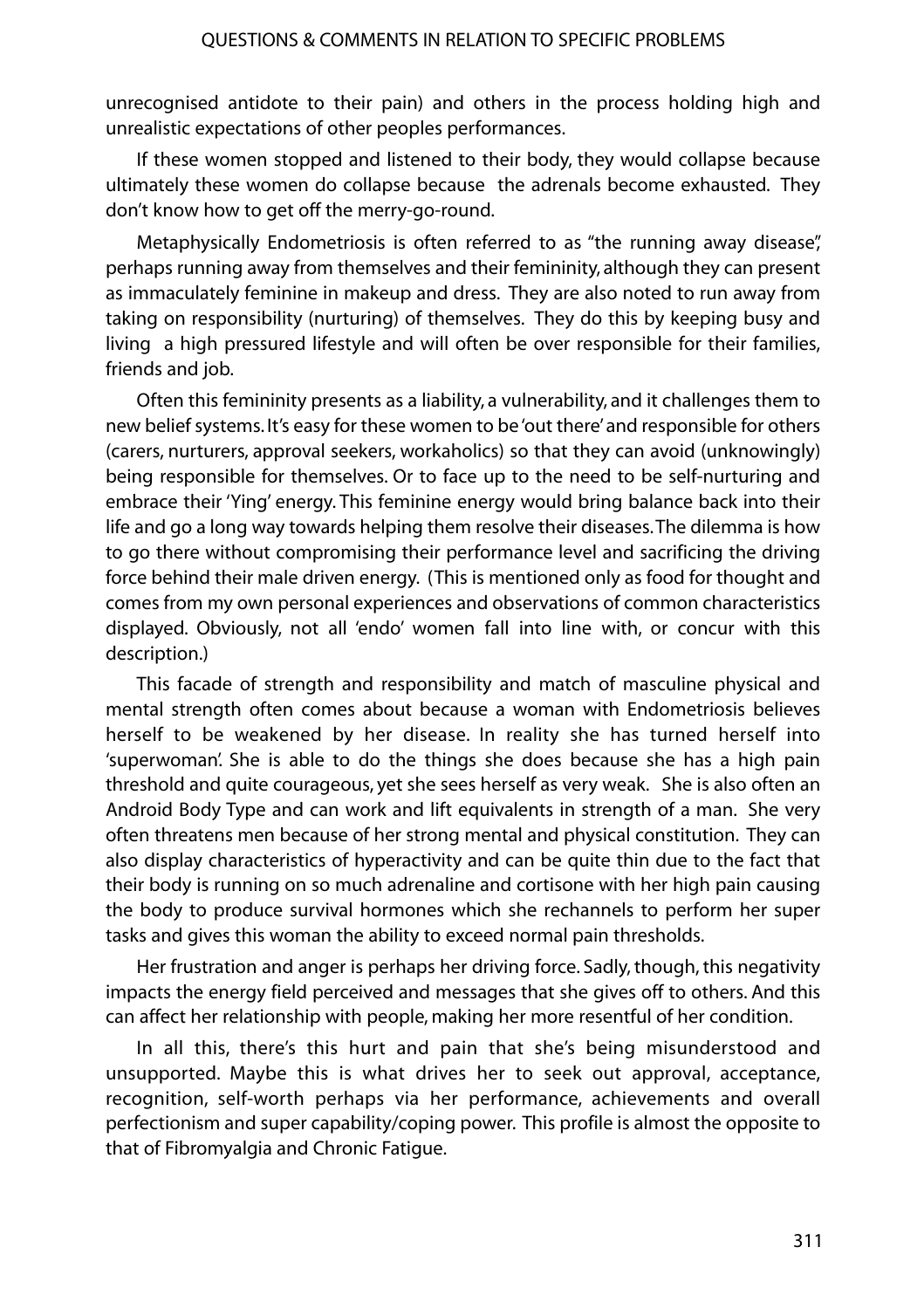Progesterone - the feminine "essence hormone" - brings about this transition naturally, and restores hormonal balance. This is why I see so many women enter a new phase, and reacquaint with a part of themselves they have pushed aside for such a long time when they introduce progesterone back into their body. It may also create a sense of strangeness and a period of adjustment. Coming off the adrenal pain pathway can bring the super energised women with 'false energy'into a state of real energy. It is then she may realise how tired she really is and how hard and long she has pushed her body. This is the time for her to rest and become reacquainted with herself and not feel so responsible keeping the whole world going. It is a time for her to nurture herself and reassess her values and beliefs, to rest and heal her often burnt out, self abused body.

I sense that there will be many women that relate to this profile and it is with hope that I have shed some light on your life if you are one of those women. I was.

Often women ask me where I get this 'stuff' from. I say 'from LIFE' and I am just a student passing through. In other words life is our teacher.

I suggest you read my belief regarding 'The Spiritual Side of Progesterone'.

## *Can you be suffering from Endometriosis and Fibroids at the same time?*

Often women will come here with diagnosis of Fibroids coupled with other symptoms such as pain and bowel problems prior to their periods which leads me to believe there is Endometriosis lurking in the background. The very fact that such a woman responds so well to the progesterone in reducing pain is a positive indication for me, even if it has not been officially diagnosed.

I suggest that they use their progesterone according to alleviation of pain and bleeding concerns. Usually after about 7 months women are able to start reducing back to a physiological dose, but again, I tell women that it is an individual thing according to their symptom management.

Every woman's pain threshold is different and her need for progesterone will vary, averaging between 54-64mg for 4-7 months is quite common.With the confidence and knowledge their disease is under control, women can start relaxing and incorporate normal activities back into their life such as exercise. This, in turn, will promote further healing and sense of wellbeing. If 64mg is not alleviating pain you may need to go higher in dosage until this is under control (higher doses if coupled with Fibroids). Don't forget to rub over areas of pain particularly back ligaments. Refer to pages 298-300.

# *Will progesterone cure Endometriosis?*

I am sure by the reports that it doesn't get rid of the disease because it has been found that women who had stopped for a few months felt great for a while and then suddenly the disease will re-flare itself. Most women stay on progesterone for maintenance, and adjust their dose when necessary, increasing when indicated such as